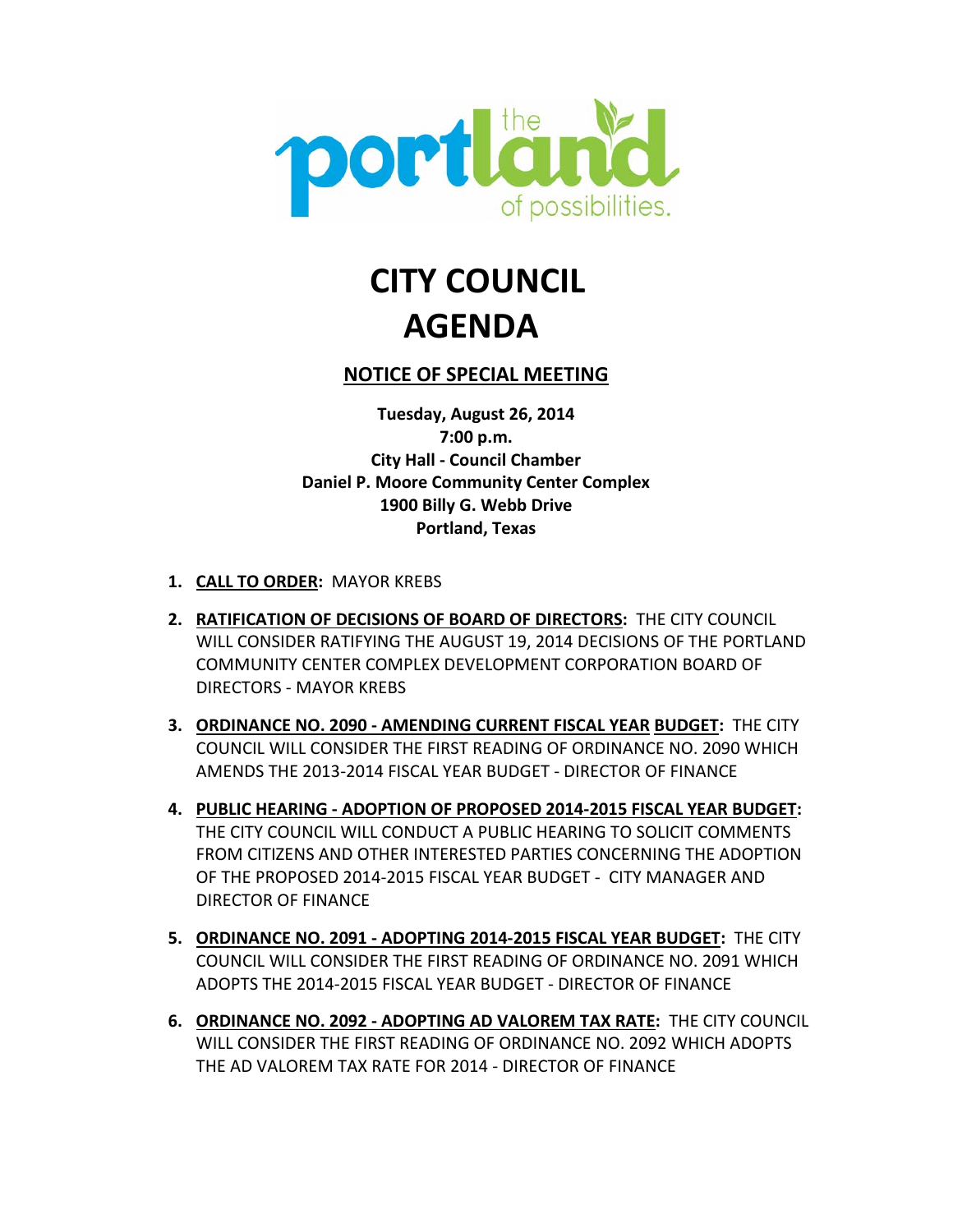**THE TAX RATE WILL RAISE MORE TAXES FOR MAINTENANCE AND OPERATIONS THAN LAST YEAR'S TAX RATE. THE TAX RATE WILL EFFECTIVELY BE RAISED BY 9.08 PERCENT AND WILL RAISE TAXES FOR MAINTENANCE AND OPERATIONS ON A \$100,000 HOME BY APPROXIMATELY \$50.00.**

# **7. ADJOURNMENT: MAYOR KREBS**

# **NOTICE OF ASSISTANCE**

If you plan to attend this public meeting and you have a disability that requires special arrangements to be made, please contact City Secretary Annette Hall (361) 777-4513 or annette.hall@portlandtx.com) in advance of the meeting. Reasonable accommodations will be made to facilitate your participation. The City Hall is wheelchair accessible and specially marked parking spaces are located in front of its entrance. Special seating will be provided in the Council Chamber during the meeting.

| <b>BRAILLE IS NOT AVAILABLE</b> |     |               |  |
|---------------------------------|-----|---------------|--|
| by 5:00 p.m.                    | Rv: | Climatte Hall |  |

**Posted:** August 22, 2014 by 5:00 p.m. **Portland City Hall Annette Hall Annette Hall** 

City Secretary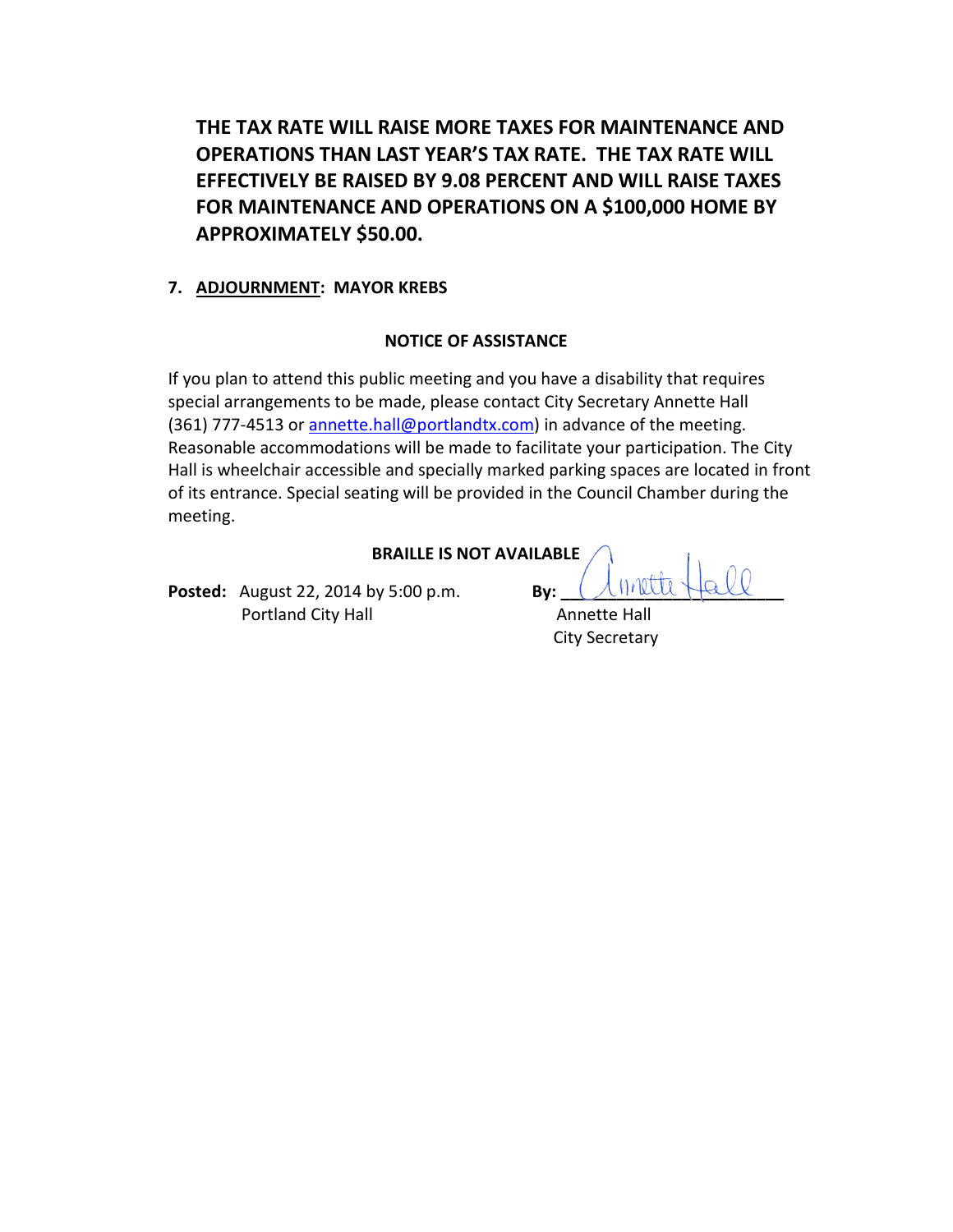

| <b>AGENDA TITLE</b> | <b>ORDINANCE NO. 2090 - AMENDING CURRENT FISCAL YEAR BUDGET:</b><br>THE CITY COUNCIL WILL CONSIDER THE FIRST READING OF ORDINANCE |
|---------------------|-----------------------------------------------------------------------------------------------------------------------------------|
|                     | NO. 2090 WHICH AMENDS THE 2013-2014 FISCAL YEAR BUDGET.                                                                           |
| <b>MEETING DATE</b> | 8/26/2014                                                                                                                         |
| <b>DEPARTMENT</b>   | <b>Finance</b>                                                                                                                    |
| <b>SUBMITTED BY</b> | Michel Sorrell, Director of Finance                                                                                               |

Developing a budget is based on forecasting and experience and initially not all information may be available or known. Over the course of the budget year, information comes in that clarifies or realigns forecasted information or sheds light on new items that may affect the operating budget. The projected year-end adjustment to the 2014 Budget recognizes and incorporates new and updated information and material changes in operations.

#### **PRIOR ACTIONS OR REVIEWS**

The City Council adopted by Ordinance No. 2075, a fund level budget ending September 30, 2014, on September 3, 2013 after a second (final) reading. The City Council amended the 2013- 2014 Budget after a second (final) reading of Ordinance No. 2088 on May 6, 2014.

## **DETAILS / STAFF ANALYSIS**

The year-end adjustment includes an increase in sales tax by 2.5% adjusting revenues in three funds upward. The year-end adjustment also incorporates the budgeted expenses to account for the implementation of the compensation structure and across the board increase, and to reduce operations costs related to the change in funding of capital improvements. Several capital projects that were slated for the fiscal year 2013-2014 have been moved to the following fiscal year. Either the projects could not be completed within this year or have been rolled into other capital projects. The 5-year Capital Improvement Program for 2014-2019 was adopted by Resolution No. 685 on August 5, 2014.

#### **ALTERNATIVES CONSIDERED**

There is no viable alternative. Amending the budget at year end insures an accurate view of the City's activities throughout the year and reconciles actual revenues and expenses. Performing a year-end adjustment produces a more accurate and reliable operations budget.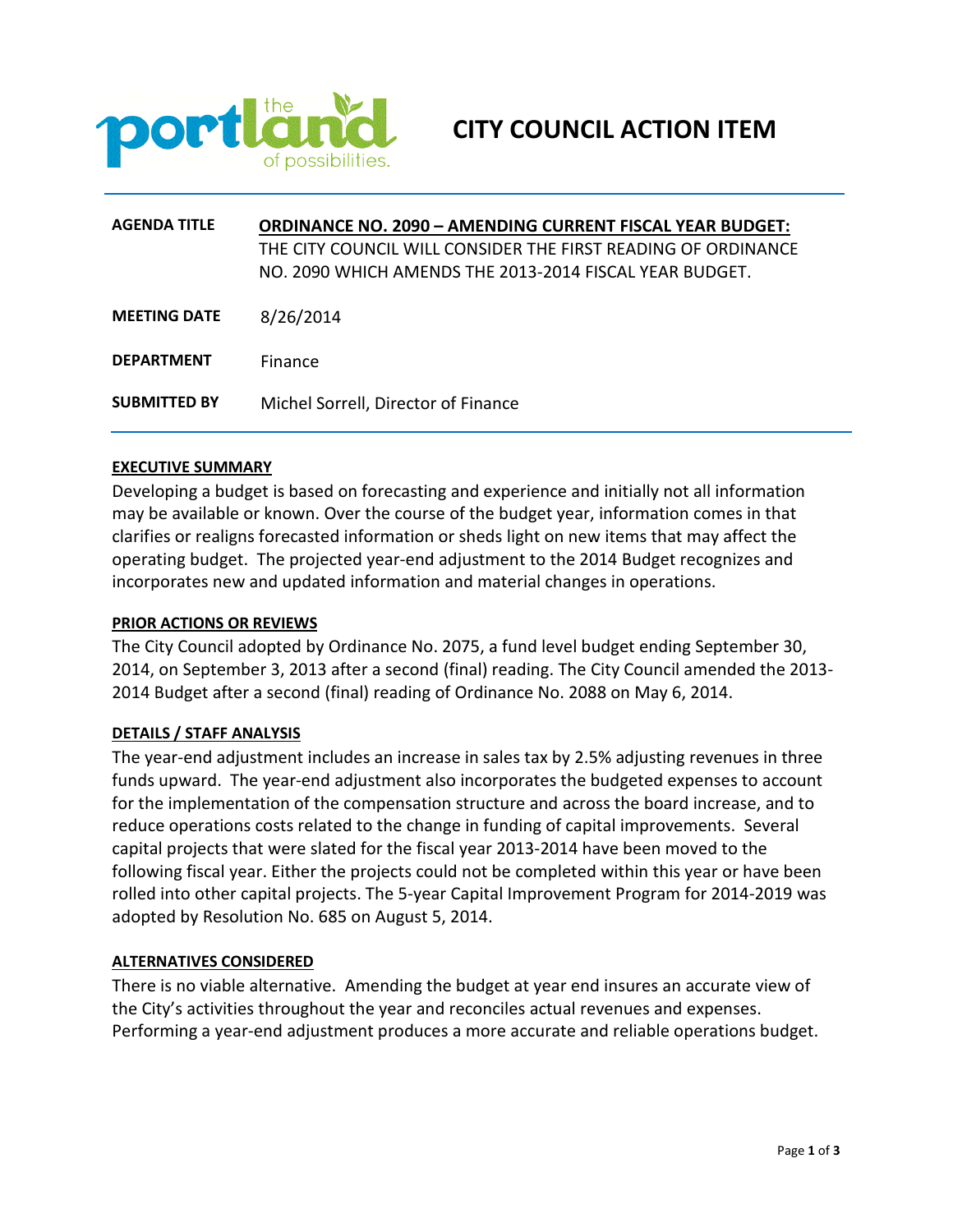# **FINANCIAL IMPACT**

The following table shows the mid-year amended budgets, increases and (decreases), projected year-end totals and change in fund reserves. The results depict a more accurate reflection of operating budgets if a year-end amendment is adopted.

|                                        |     | Amended<br><b>Total</b> |     | <b>Projected Year-</b><br><b>End Total</b> |    | <b>Increase</b><br>(Decrease) | Change in<br><b>Fund Reserves</b> |
|----------------------------------------|-----|-------------------------|-----|--------------------------------------------|----|-------------------------------|-----------------------------------|
| <b>General Fund</b>                    |     |                         |     |                                            |    |                               |                                   |
| Revenues                               | \$. | 10,592,626              |     | \$10,330,499                               | \$ | (262, 127)                    |                                   |
| Expenditures                           | Ś.  | 10,585,888              |     | \$10,309,975                               | \$ | (275, 913)                    | \$<br>20,524                      |
| Water/Wastewater Fund                  |     |                         |     |                                            |    |                               |                                   |
| Revenues                               |     | \$6,714,967             | \$  | 5,989,033                                  |    | \$ (725, 934)                 |                                   |
| Expenditures                           | Ś.  | 6,638,412               | \$  | 5,984,899                                  |    | \$ (653,513)                  | \$<br>4,134                       |
| <b>Debt Service Fund</b>               |     |                         |     |                                            |    |                               |                                   |
| Revenues                               | S.  | 1,218,385               |     | \$1,248,238                                | \$ | 29,853                        |                                   |
| Expenditures                           | Ś.  | 1,197,064               | Ś.  | 1,186,289                                  | \$ | (10, 775)                     | \$<br>61,949                      |
| 4B Economic Development Sales Tax Fund |     |                         |     |                                            |    |                               |                                   |
| Revenues                               | Ś.  | 1,081,375               | \$  | 1,108,755                                  | \$ | 27,380                        |                                   |
| Expenditures                           | Ś.  | 731,621                 | \$  | 749,209                                    | \$ | 17,588                        | \$<br>359,546                     |
| <b>Drainage Fund</b>                   |     |                         |     |                                            |    |                               |                                   |
| Revenues                               | \$  | 275,100                 | \$  | 276,030                                    | \$ | 930                           |                                   |
| Expenditures                           | \$  | 194,258                 | \$  | 190,124                                    | \$ | (4, 134)                      | \$<br>85,906                      |
| <b>Restricted Use Fund</b>             |     |                         |     |                                            |    |                               |                                   |
| Revenues                               | \$  | 536,350                 | \$  | 545,870                                    | \$ | 9,520                         |                                   |
| Expenditures                           | Ś.  | 406,945                 | \$  | 271,524                                    | Ś. | (135, 421)                    | \$<br>276,346                     |
| <b>Venue Tax Fund</b>                  |     |                         |     |                                            |    |                               |                                   |
| Revenues                               |     | \$1,236,225             | \$. | 1,267,775                                  | \$ | 31,550                        |                                   |
| Expenditures                           |     | \$1,067,908             | Ś.  | 1,063,840                                  | \$ | (4,068)                       | \$<br>203,935                     |

Ordinance No. 2090

## **RECOMMENDED ACTION**

Motion to approve first reading of Ordinance No. 2090 amending the FY 2014 budget ending September 30, 2014.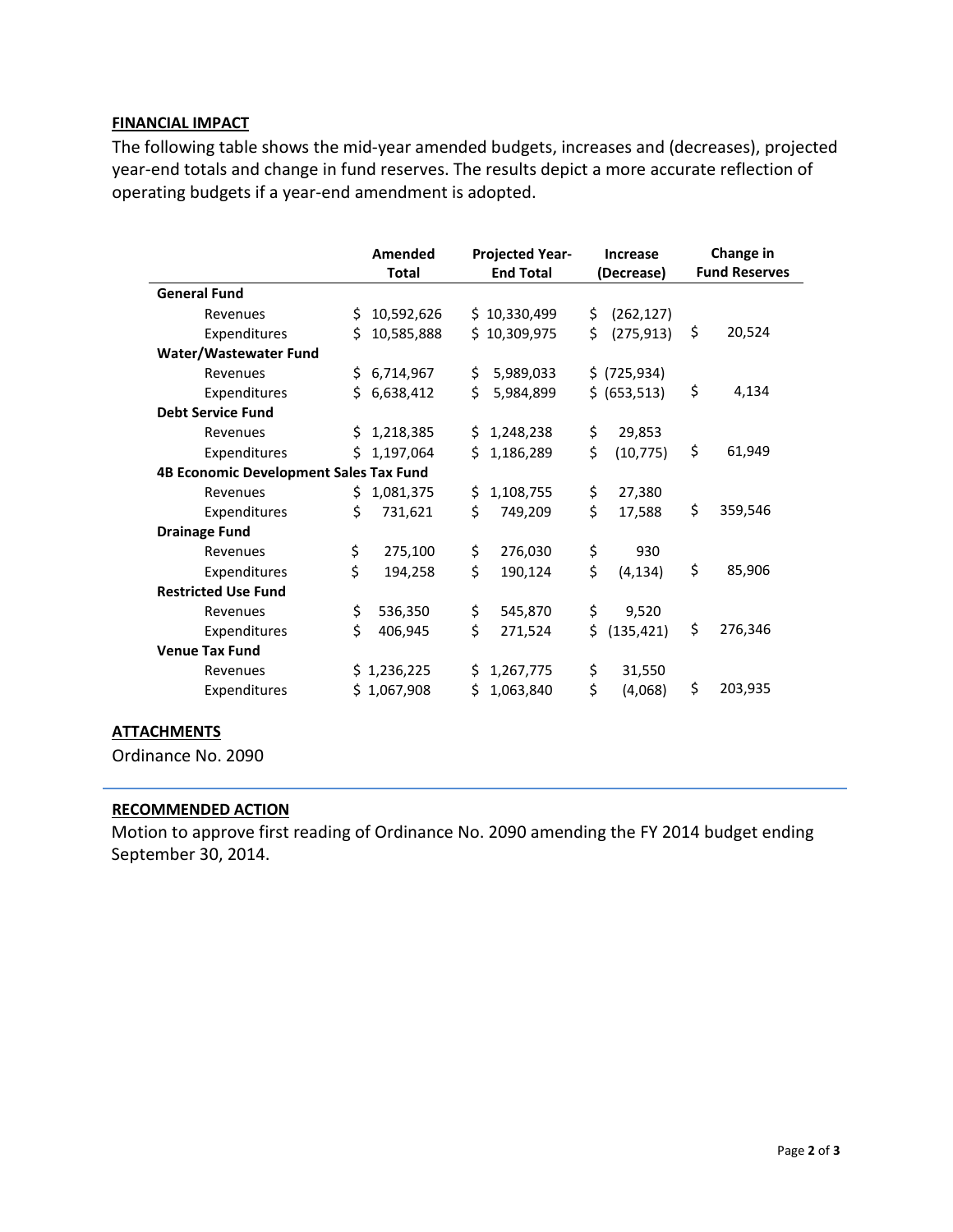# **ORDINANCE NO. 2090**

**AN ORDINANCE AMENDING AND ADJUSTING ORDINANCE NO. 2075 PASSED ON THE 3rd OF SEPTEMBER 2013, ADOPTING THE FUND LEVEL BUDGET FOR THE CITY OF PORTLAND FOR THE FISCAL YEAR ENDING SEPTEMBER 30, 2014, AND MAKING SUPPLEMENTAL APPROPRIATIONS AND ADJUSTMENTS FOR SAID FISCAL YEAR; REPEALING ALL ORDINANCES IN CONFLICT HEREWITH, PROVIDING FOR THE PUBLICATION OF THIS ORDINANCE; AND AN EFFECTIVE DATE THEREOF.**

**WHEREAS**, during the fiscal year of the City of Portland ending the 30th day of September 2014, the City Manager has indicated to the City Council that there are amendments and adjustments necessary to the present Budget adopted by Ordinance 2075 passed on the 3rd day of September 2013; and,

**WHEREAS**, a previous amendment to the present Budget was made by Ordinance 2088, passed on May 6, 2014,

# **NOW, THEREFORE, BE IT ORDAINED BY THE CITY COUNCIL OF THE CITY OF PORTLAND, TEXAS, AS FOLLOWS, TO-WIT:**

**SECTION 1:** That the attached amendments and adjustments shall be made to the Budget for the fiscal year of the City of Portland ending the 30th day of September, 2014.

**SECTION 2:** That this Ordinance repeals all ordinances in conflict herewith.

**SECTION 3:** That this Ordinance shall be in full force and effect from and after the date of its adoption, approval, and required publication of its caption.

Duly approved and passed to second reading by the City Council of the City of Portland, Texas on the first reading, August 26, 2014.

Duly approved by the City Council of the City of Portland, Texas on the second and final reading, September 2, 2014.

> David Krebs Mayor

\_\_\_\_\_\_\_\_\_\_\_\_\_\_\_\_\_\_\_\_\_\_\_\_\_\_\_\_

ATTEST:

Annette Hall City Secretary

\_\_\_\_\_\_\_\_\_\_\_\_\_\_\_\_\_\_\_\_\_\_\_\_\_\_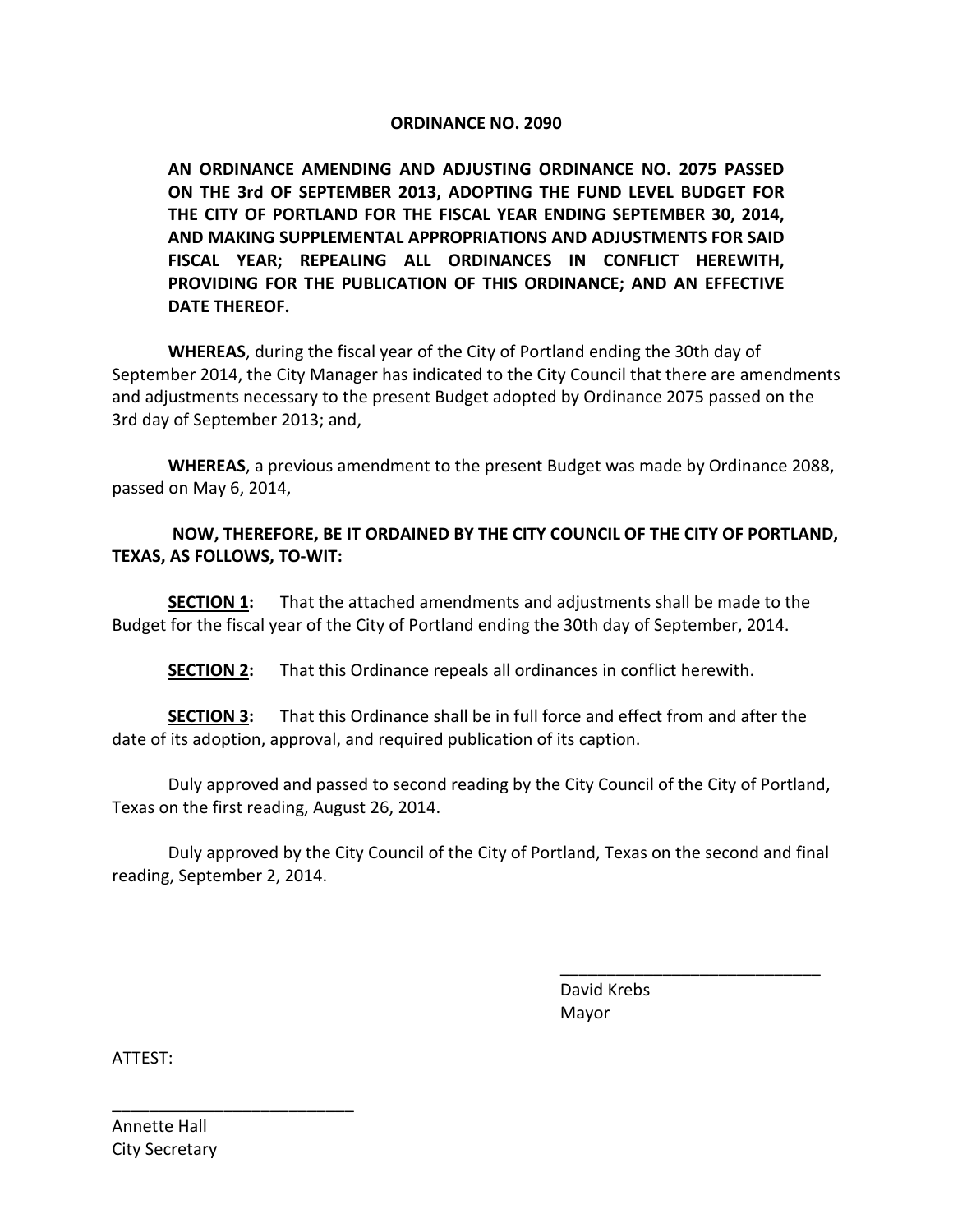

| <b>AGENDA TITLE</b> | <b>PUBLIC HEARING - ADOPTION OF PROPOSED 2014-2015 FISCAL YEAR</b><br><b>BUDGET</b>                                                                                               |  |  |  |
|---------------------|-----------------------------------------------------------------------------------------------------------------------------------------------------------------------------------|--|--|--|
|                     | THE CITY COUNCIL WILL CONDUCT A PUBLIC HEARING TO SOLICIT<br>COMMENTS FROM CITIZENS AND OTHER INTERESTED PARTIES<br>CONCERNING THE ADOPTION OF THE PROPOSED 2014-2015 FISCAL YEAR |  |  |  |
|                     | <b>BUDGFT.</b>                                                                                                                                                                    |  |  |  |
| <b>MEETING DATE</b> | 8/26/2014                                                                                                                                                                         |  |  |  |
| <b>DEPARTMENT</b>   | Finance                                                                                                                                                                           |  |  |  |
| <b>SUBMITTED BY</b> | Michel Sorrell, Director of Finance                                                                                                                                               |  |  |  |

In accordance with Section 5.08 of the Portland City Charter, the City Council will hold a public hearing on the annual budget. Notice of this public hearing was advertised in the City's official newspaper on August 7, 2014. In addition, the notice was posted on the City's webpage and at City Hall. Copies of the budget were made available for public review for the past two weeks at City Hall and the Library.

#### **PRIOR ACTIONS OR REVIEWS**

The City Council met in a budget workshop on July 30, 2014 to review the Proposed 2014-2015 Budget. During the budget workshop new positions, new programs and capital purchases are discussed to determine what services met the needs of the citizens. The Proposed 2014-2015 budget consists of total revenues in the amount of \$23,354,835 and total expenditures of \$22,417,835.

#### **DETAILS / STAFF ANALYSIS**

The budget document is based on conservative forecasting, historical trends, and experience from the many contributors, including departments, consultants, and other governmental agencies.

#### **ALTERNATIVES CONSIDERED**

The public hearing on the budget adoption is required by City Charter Section, 5.08.

#### **FINANCIAL IMPACT**

If the Proposed 2014-2015 Budget is not adopted the City will automatically revert to the prior year's budget by law. This budget would not properly reflect the new staffing, programs, and capital purchases needed in the upcoming fiscal year.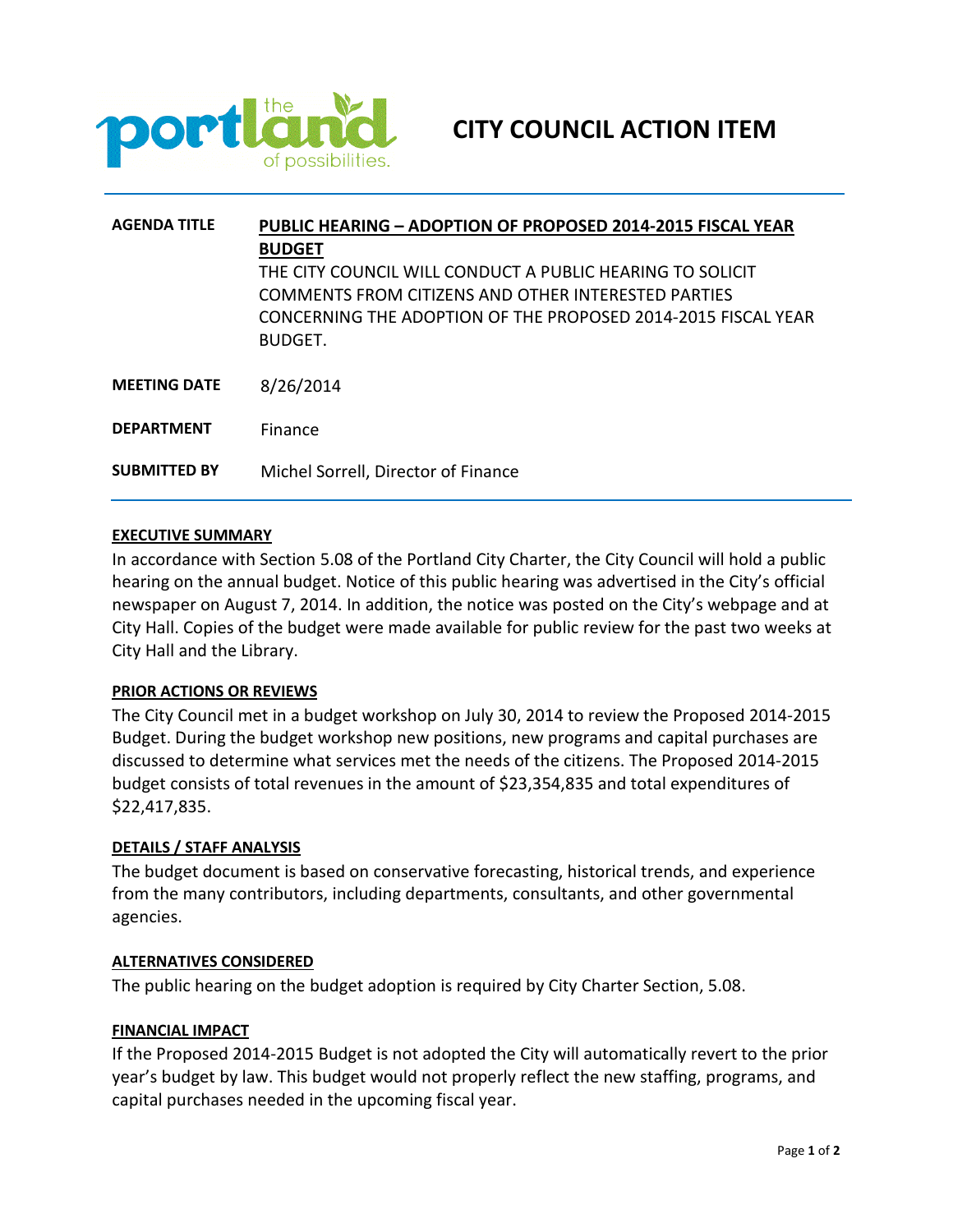# **ATTACHMENTS**

None

# **RECOMMENDED ACTION**

Motion to conduct the public hearing on the 2014– 2015 City of Portland Budget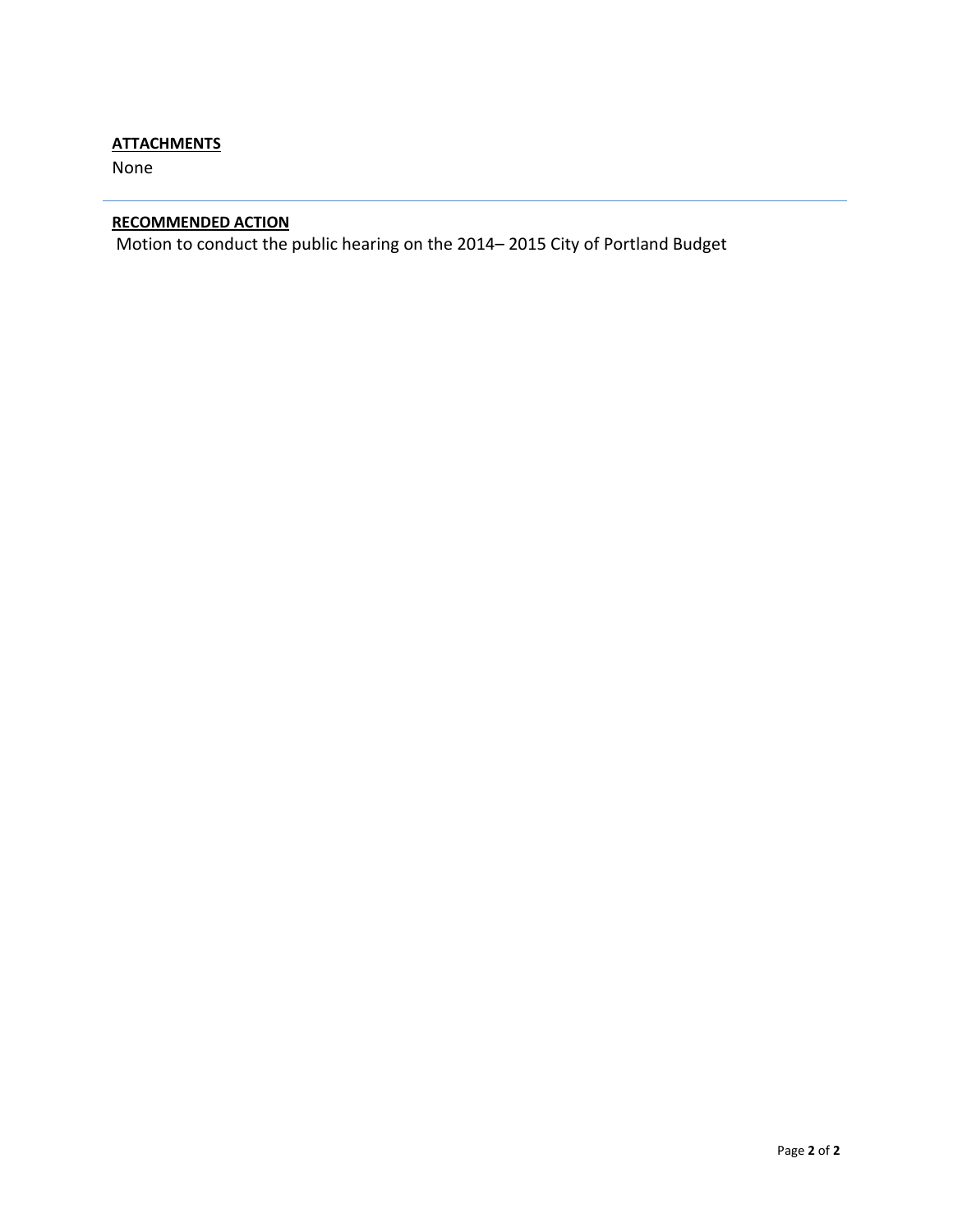

| <b>AGENDA TITLE</b> | <b>ORDINANCE NO. 2091 - ADOPTING 2014-2015 FISCAL YEAR BUDGET:</b><br>THE CITY COUNCIL WILL CONSIDER THE FIRST READING OF ORDINANCE<br>NO. 2091 WHICH ADOPTS THE 2014-2015 FISCAL YEAR BUDGET. |
|---------------------|------------------------------------------------------------------------------------------------------------------------------------------------------------------------------------------------|
| <b>MEETING DATE</b> | 8/26/2014                                                                                                                                                                                      |
| <b>DEPARTMENT</b>   | Finance                                                                                                                                                                                        |
| <b>SUBMITTED BY</b> | Michel Sorrell, Director of Finance                                                                                                                                                            |

The Proposed 2014-2015 Budget has been constructed to meet the needs of our citizens and to provide excellent customer service, consistent with the Strategic Operating Plan. The Budget for 2014-2015 includes an increase in public safety staffing, necessary capital purchases and emphasis on infrastructure.

As the City continues to see more growth in housing, industry and other commercial/retail areas, the additional staffing of three (3) firefighters and one (1) dispatcher starting in May of 2015 should match the growing public safety needs.

#### **PRIOR ACTIONS OR REVIEWS**

The City Council met in a budget workshop on July 30, 2014 to review the Proposed 2014-2015 Budget. During the budget workshop new positions, new programs and capital purchases are discussed to determine what services meet the needs of the citizens.

#### **DETAILS / STAFF ANALYSIS**

The budget document is based on conservative forecasting, historical trends, and experience from the many contributors, including departments, consultants, and other governmental agencies.

#### **ALTERNATIVES CONSIDERED**

The City would be mandated to utilize the budget from this fiscal year if a proposed budget is not adopted. The current 2013-2014 budget is designed for the current year operating needs while the Proposed 2014-2015 budget is predicated on new staffing requirements, changing capital needs, and debt service requirements. Opting to continue with this year's budget would not properly reflect the operational revenues and expenditures needed in order to continue providing high quality service to the citizens of Portland.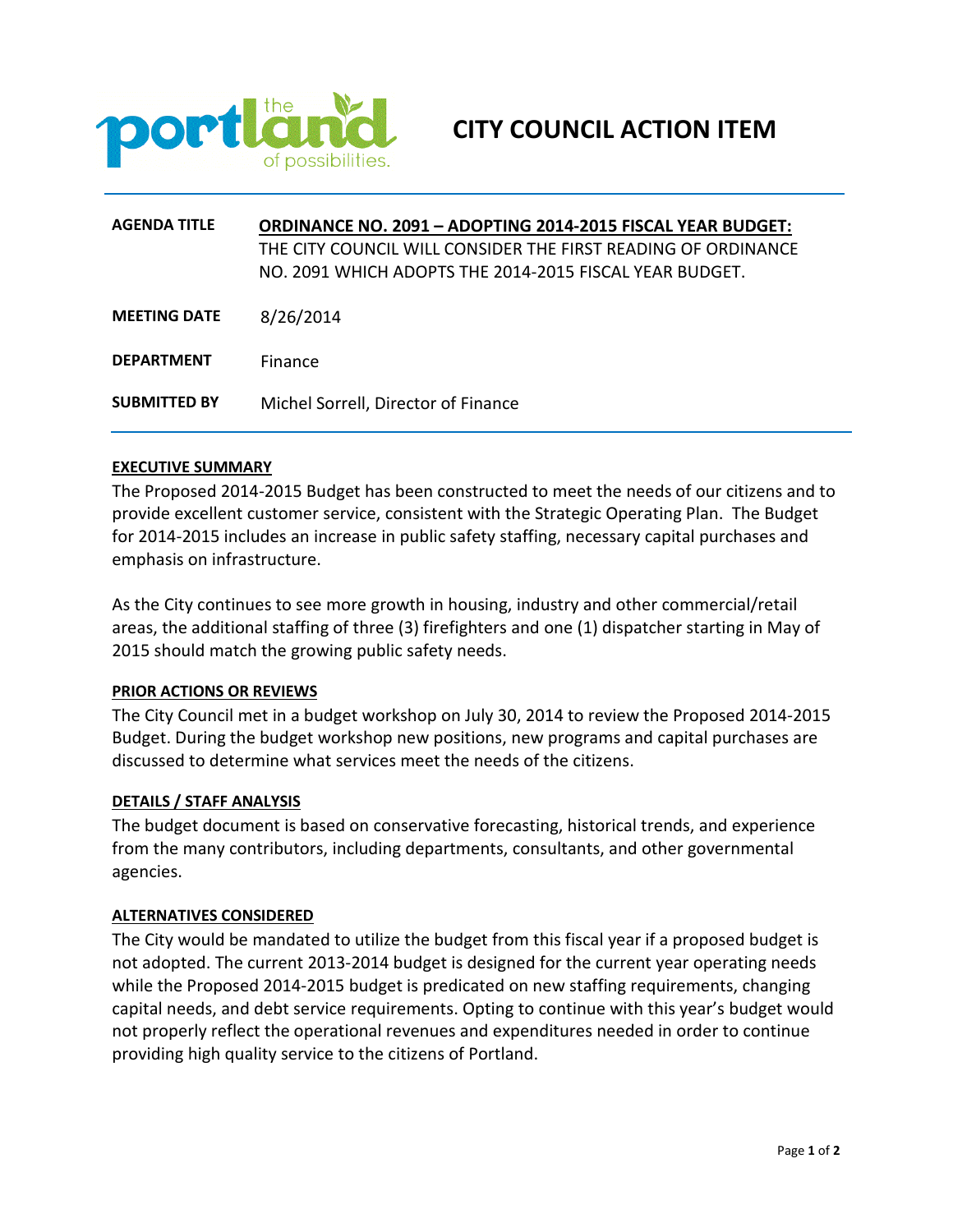# **FINANCIAL IMPACT**

The table below reflects revenues and expenditures for each budgeted fund and the contribution to fund balance at year-end.

| <b>Budgeted Fund</b>                   | <b>Revenues</b> | <b>Expenditures</b> | <b>Balance</b> |
|----------------------------------------|-----------------|---------------------|----------------|
| <b>General Fund</b>                    | \$10,637,484    | \$10,637,428        | \$56           |
| Water/Wastewater Enterprise Fund       | \$6,442,212     | \$6,439,296         | \$2,916        |
| Debt Service                           | \$1,760,804     | \$1,752,723         | \$8,081        |
| 4B Economic Development Sales Tax Fund | \$1,668,200     | \$1,263,543         | \$404,657      |
| Drainage Enterprise Fund               | \$352,535       | \$270,907           | \$81,628       |
| <b>Restricted Use Fund</b>             | \$918,100       | \$638,589           | \$279,511      |
| Venue Sales Tax                        | \$1,575,500     | \$1,415,349         | \$160,151      |
| <b>Totals</b>                          | \$23,354,835    | \$22,417,835        | \$937,000      |

*All funds in the 2015 Budget include a draw on fund reserves to finance capital improvements.*

## **ATTACHMENTS**

Ordinance No. 2091

## **RECOMMENDED ACTION**

Motion to approve first reading of Ordinance No. 2091 adopting the FY 2015 budget ending September 30, 2015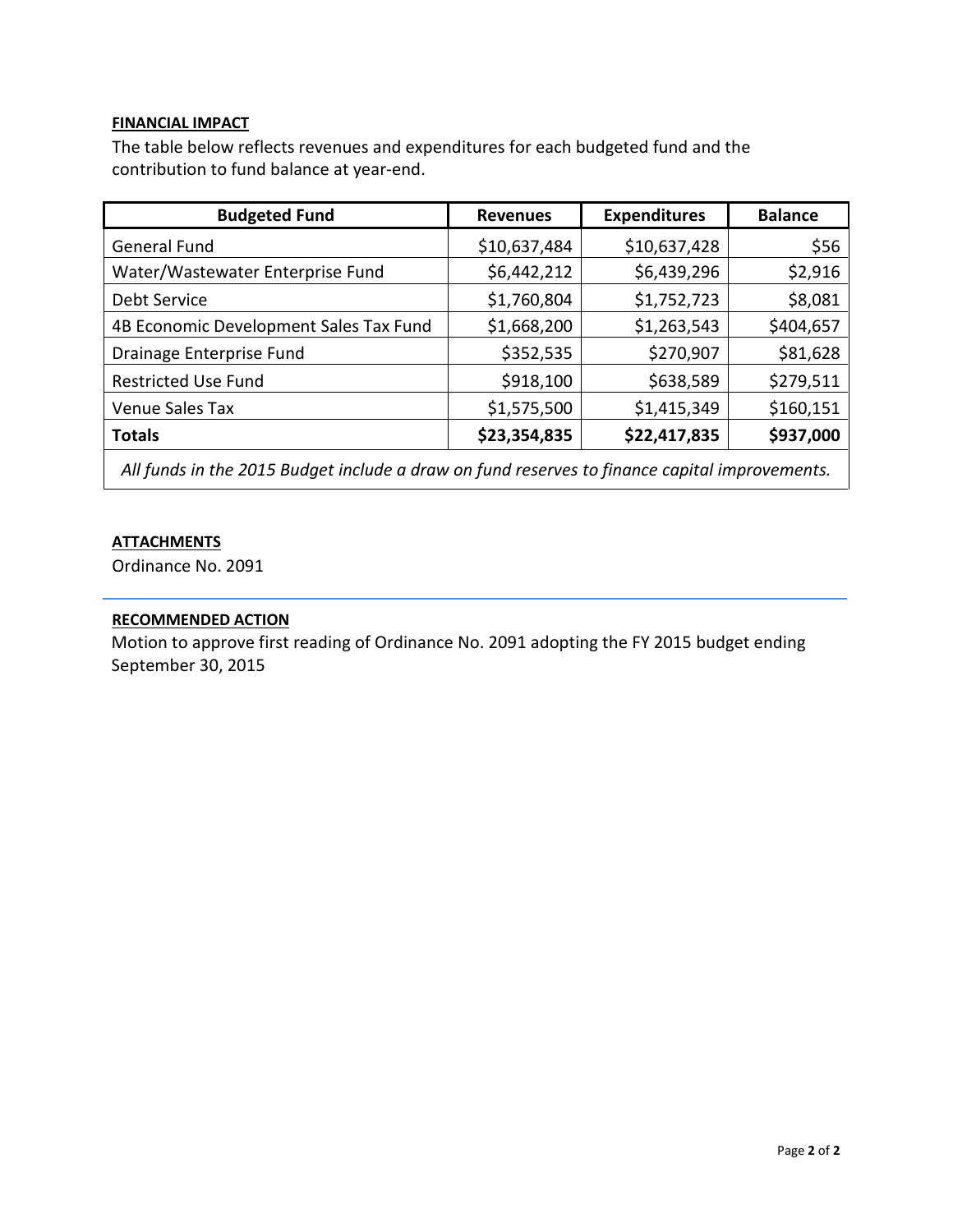# **ORDINANCE NO. 2091**

**AN ORDINANCE ADOPTING A FUND LEVEL BUDGET FOR THE ENSUING FISCAL YEAR BEGINNING OCTOBER 1, 2014, AND ENDING SEPTEMBER 30, 2015, IN ACCORDANCE WITH THE CHARTER OF THE CITY OF PORTLAND, APPROPRIATING THE VARIOUS AMOUNTS THEREOF, AND REPEALING ALL ORDINANCES OR PARTS OF ORDINANCES IN CONFLICT THEREWITH; PROVIDING FOR PUBLIC HEARINGS; PROVIDING FOR PUBLICATION OF THIS ORDINANCE AND FOR AN EFFECTIVE DATE THEREOF.**

**WHEREAS**, the City Manager of the City of Portland has submitted to the City Council a proposed budget of the revenues of said City and the expenditures/expenses of conducting the affairs thereof and providing a complete financial plan for 2014-15 and which said proposed budget has been compiled from detailed information obtained from several departments, divisions, and offices of the City; and,

**WHEREAS**, the City Council has received said City Manager's proposed budget, a copy of which proposed budget and all supporting schedules have been filed with the City Secretary of the City of Portland; and,

**WHEREAS**, the City Council has held public hearings, workshops and meetings to discuss the elements included in the budget and receive comments from citizens and other interested parties.

# **NOW THEREFORE BE IT ORDAINED BY THE CITY COUNCIL OF THE CITY OF PORTLAND, TEXAS**:

**SECTION 1**: The fund Level Budget (revenues and expenditures) of the City of Portland for the 2014– 2015 fiscal year is hereby adopted.

**SECTION 2:** That the sum of \$10,637,428 is hereby appropriated out of the General Fund for the general government/public safety expenditures (capital items included) authorized in the budget document.

**SECTION 3**: That the sum of \$1,752,723 is hereby appropriated out of the General Obligation Debt Service Fund for the purpose of paying the principal and interest due on general obligation bonds and certificates of obligation.

**SECTION 4:** That the sum of \$6,436,296 is hereby appropriated out of the Water/Wastewater Enterprise Fund for water and sanitary sewer system expenses (capital items included) authorized in the budget document including the sum of \$1,380,935 out of the Water/Wastewater Enterprise Fund revenues for the purpose of paying interest and principal due on revenue bonds.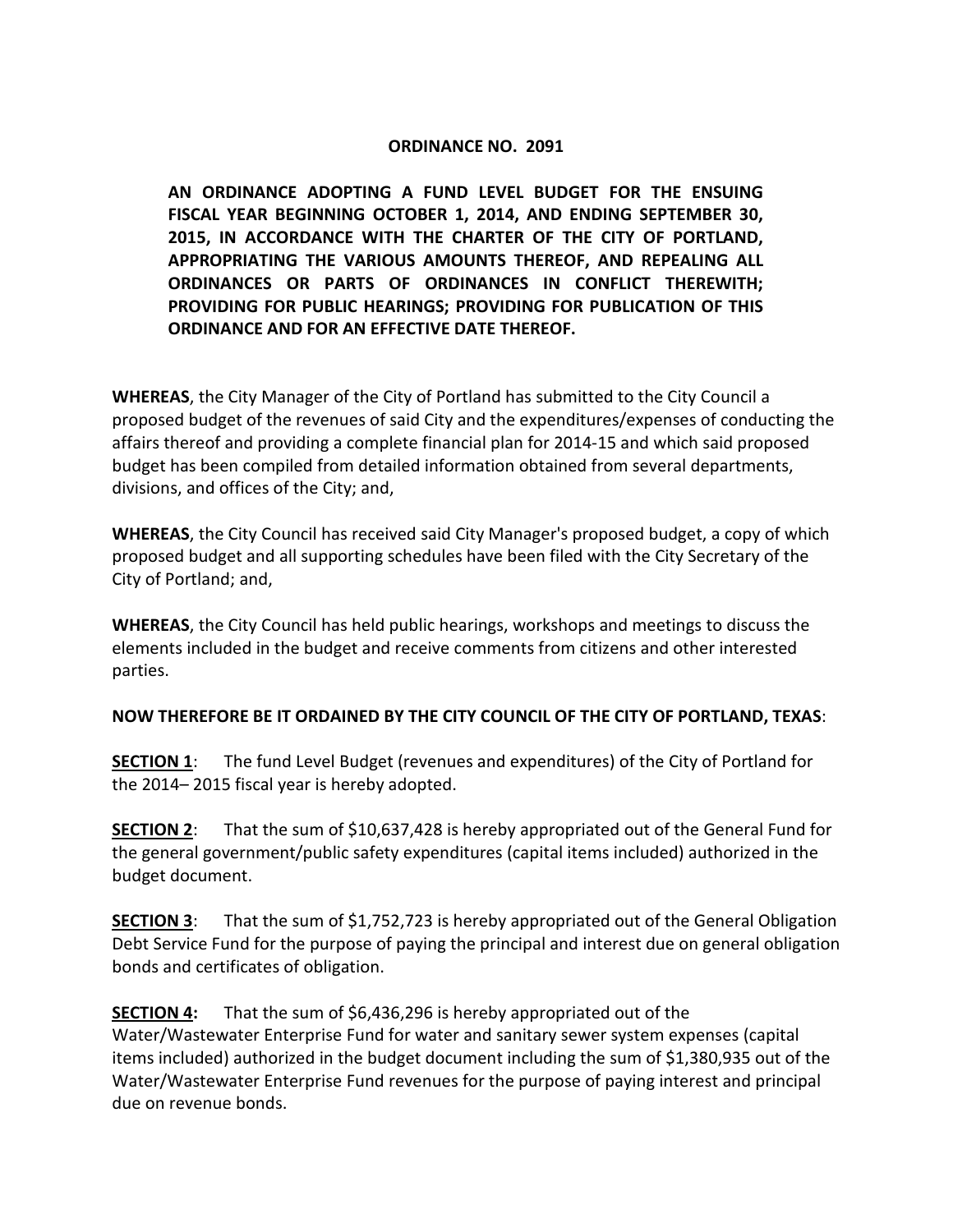**SECTION 5:** That the sum of \$1,263,543 is hereby appropriated out of the 4B Economic Development Tax Fund, for the Community Center operating expenditures and to pay \$215,437 principal & interest due on public improvement bonds (Community Center) and certificates of obligation (Library Expansion).

**SECTION 6:** That the sum of \$1,415,349 is hereby appropriated out of the Venue Sales Tax Fund for expenditures related to the operations of the aquatic center, payment of \$378,100 interest and principal due on certificates of obligation, and city-wide parks maintenance and operations.

**SECTION 7:** That the sum of \$638,589 is hereby appropriated out of the Restricted Use Fund for expenditures related to the special activities authorized by the enabling legislation for each special revenue type.

**SECTION 8**: That the sum of \$270,907 is hereby appropriated out of the Drainage Enterprise Fund for expenses to improve drainage throughout the City and pay \$174,772 principal and interest due on certificates of obligation.

**SECTION 9**: That ordinances or parts of ordinances in conflict herewith are hereby repealed.

**SECTION 10:** That this ordinance shall be and remain in full force and effect from and after its final passage and publication as herein provided.

**SECTION 11:** This Ordinance shall take effect on October 1, 2014.

Duly approved by the City Council of the City of Portland, Texas on the first reading, August 26, 2014.

Duly approved by the City Council of the City of Portland, Texas on the second reading, September 2, 2014.

> David Krebs Mayor

\_\_\_\_\_\_\_\_\_\_\_\_\_\_\_\_\_\_\_\_\_\_\_\_\_\_\_\_\_\_\_\_

ATTEST:

Annette Hall City Secretary

\_\_\_\_\_\_\_\_\_\_\_\_\_\_\_\_\_\_\_\_\_\_\_\_\_\_\_\_\_\_\_\_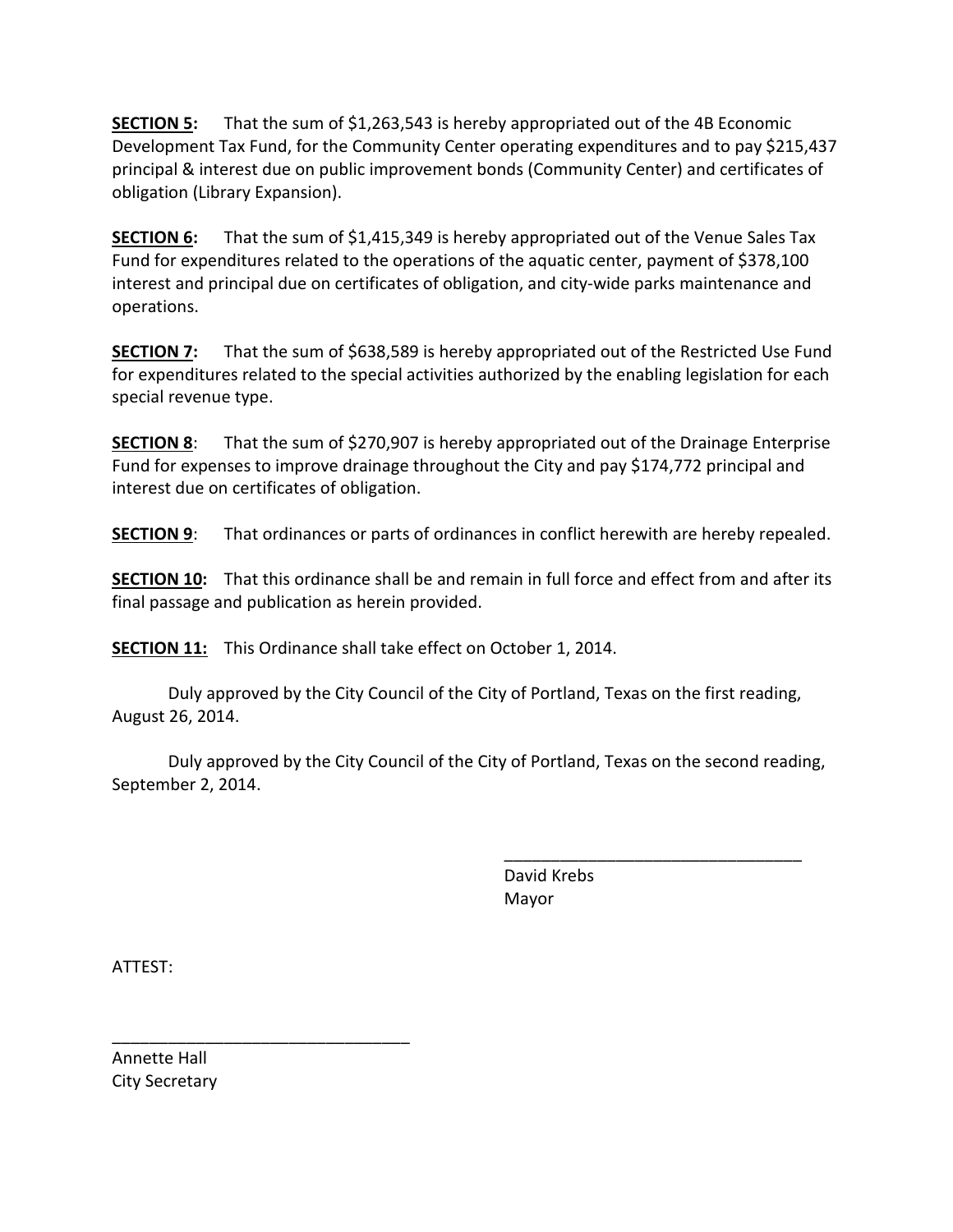

| <b>AGENDA TITLE</b> | <b>ORDINANCE NO. 2092 - ADOPTING AD VALOREM TAX RATE:</b>     |  |  |  |
|---------------------|---------------------------------------------------------------|--|--|--|
|                     | THE CITY COUNCIL WILL CONSIDER THE FIRST READING OF ORDINANCE |  |  |  |
|                     | NO. 2092 WHICH ADOPTS THE AD VALOREM TAX RATE FOR 2014.       |  |  |  |
|                     |                                                               |  |  |  |
| <b>MEETING DATE</b> | 8/26/2014                                                     |  |  |  |
|                     |                                                               |  |  |  |
| <b>DEPARTMENT</b>   | Finance                                                       |  |  |  |
| <b>SUBMITTED BY</b> |                                                               |  |  |  |
|                     | Michel Sorrell, Director of Finance                           |  |  |  |

The Tax Code requires that the governing body adopt the tax rate no less than three days but no more than 14 days after the second public hearing. The City held two public hearings, the first on August 14, 2014 and the second on August 19, 2014. This will be the first reading of Ordinance No. 2092 adopting the proposed ad valorem tax rate. The second (final) reading will be held on September 2, 2014.

#### **PRIOR ACTIONS OR REVIEWS**

Two public hearings were conducted on the proposed ad valorem tax rate. Those hearings were held August 14, 2014 and August 19, 2014.

#### **DETAILS / STAFF ANALYSIS**

The 2014-2015 Budget will increase the ad valorem tax revenue compared to the prior year by \$422,544. This increase in ad valorem tax revenue will support an increase in public safety and continued infrastructure. The table below shows the structure of the 2014 Tax Rate:

|                                                   | Tax Rate - 2014    |
|---------------------------------------------------|--------------------|
| Maintenance & Operations Component (General Fund) | 42.5827¢ per \$100 |
| Interest & Sinking Component (Debt Service Fund)  | 17.4803¢ per \$100 |
| <b>Total Tax Rate</b>                             | 60.0630¢ per \$100 |

Per Truth-in-Taxation laws, a taxing unit authorized to pay both M&O and debt service with property taxes must adopt its rate as two separate components.

The tax rate will raise more taxes for maintenance and operations than last year's tax rate. The tax rate will effectively be raised by 9.08% and will raise taxes for maintenance and operations on a \$100,000 home by approximately \$50.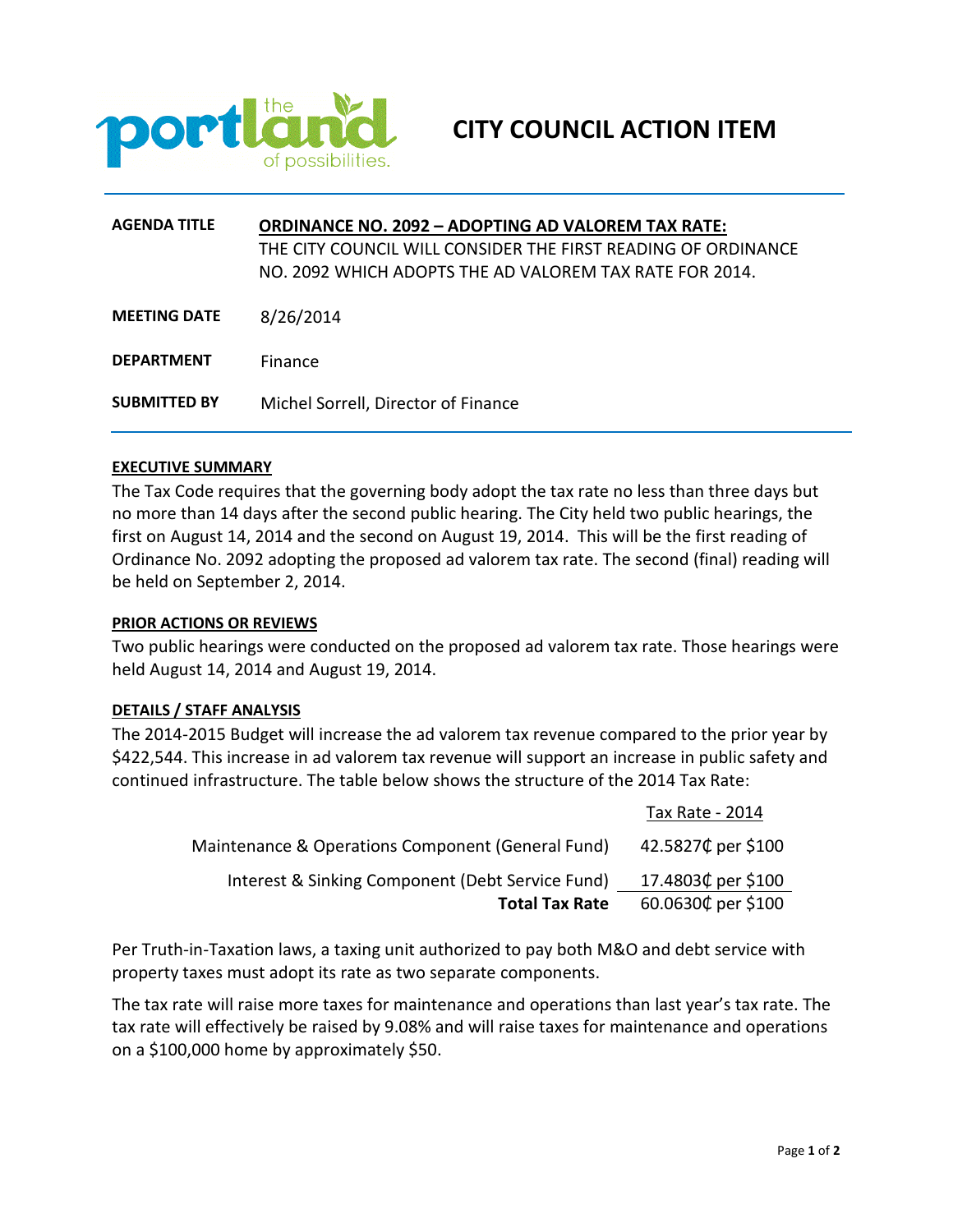# **ALTERNATIVES CONSIDERED**

The 2014-2015 Budget is predicated on the adoption of the ad valorem tax rate. If the ad valorem tax rate is not adopted the City must ratify the lower of last year's effective tax rate or the rate adopted by the City last year. The additional staffing, capital and infrastructure needs in the 2014-2015 Budget are based upon the adoption of the ad valorem tax rate for 2014 and the additional revenue the tax rate will provide to the City.

# **FINANCIAL IMPACT**

The 2014 Tax Rate will support the 2014-2015 Budget with an additional \$422,544 in ad valorem tax revenue. This increase in ad valorem tax revenue will support an increase in public safety and needed infrastructure. The City's boundaries are growing with new industries and construction. As those entities bring in more construction workers, employees, and vendors that activity will spill over into the City limits of Portland. Single-family housing units, retail and commercial should all increase as these companies expand. The 2014-2015 Budget and corresponding 2014 Tax Rate are designed to adapt to and benefit from the surrounding development.

## **ATTACHMENTS**

None

# **RECOMMENDED ACTION**

Move to approve the first reading of Ordinance No. 2092 that sets the maintenance and operation portion of the tax rate at 42.5827¢ and the debt service rate at 17.4803¢ for a total tax rate of 60.0630₵ per \$100.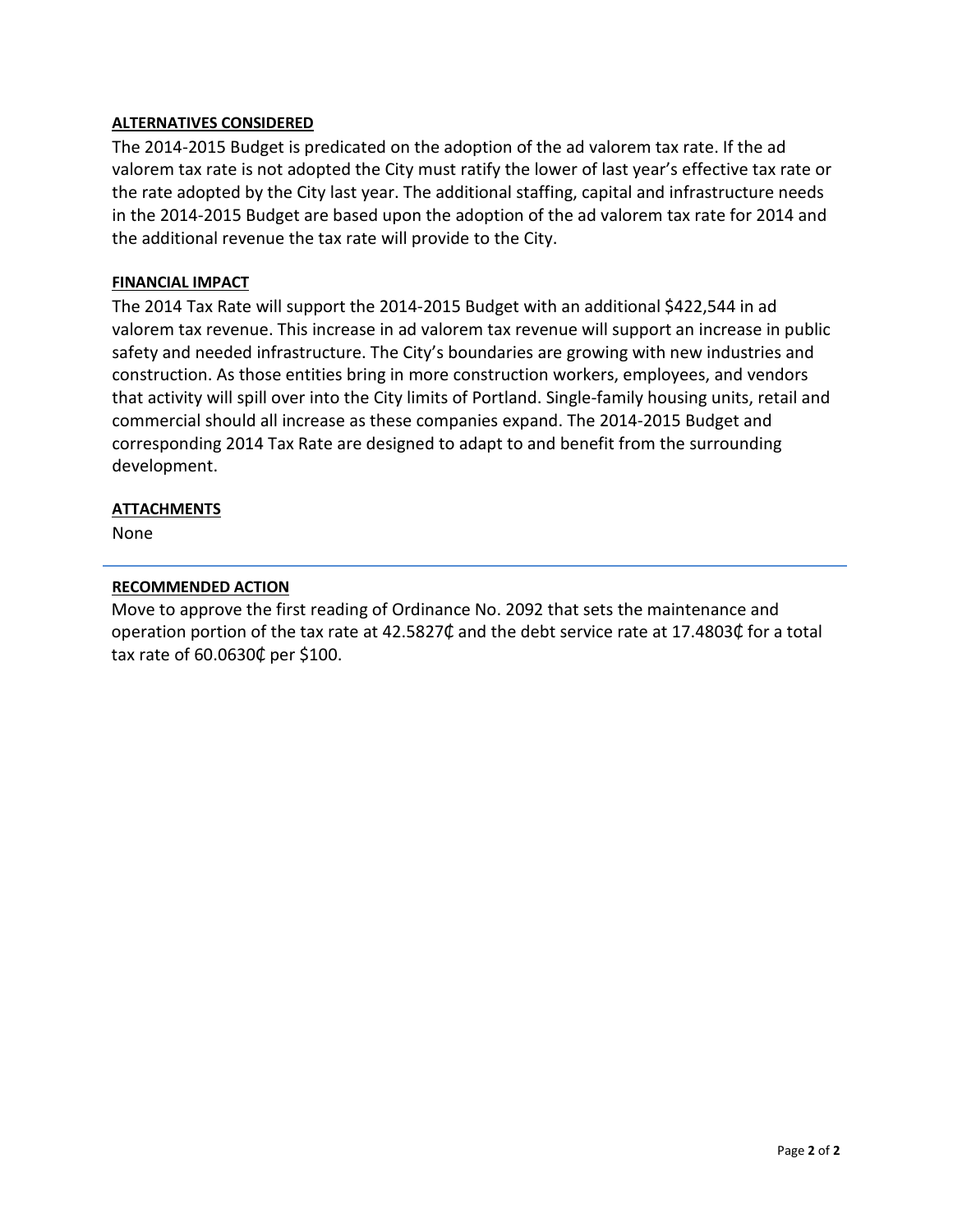# **ORDINANCE NO. 2092**

**AN ORDINANCE LEVYING TAXES FOR THE CITY OF PORTLAND, TEXAS FOR THE YEAR 2014, PROVIDING FOR A DATE OF WHICH SUCH TAXES BECOME DELINQUENT; PROVIDING FOR A LIEN ON ALL REAL AND PERSONAL PROPERTY TO SECURE THE PAYMENT OF TAXES DUE THEREON; PROVIDING FOR PENALTY AND INTEREST TO AND EFFECTIVE DATE THEREOF; PROVIDING FOR A 20% COLLECTION FEE; PROVIDING FOR PUBLICATION OF THE CAPTION OF THIS ORDINANCE; AND PROVIDING FOR AN EFFECTIVE DATE THEREOF.**

# **BE IT ORDAINED BY THE CITY COUNCIL OF THE CITY OF PORTLAND, TEXAS:**

**SECTION 1:** There should be and is hereby levied and ordered to be assessed and collected for the following rate of taxes for the City of Portland, Texas, for the year 2014 to provide for the expenditures of said City for the fiscal year ending September 30, 2015, and to provide for the payments of indebtedness, interest and sinking funds for the City of Portland, to-wit:

- (a) For the general revenue of the General Fund, 0.425827 dollars (42.5827 cents) on each \$100.00 valuation of all taxable property within said City.
- (b) For the revenue to pay General Obligation indebtedness and related fees, 0.174803 dollars (17.4803 cents) on each \$100.00 valuation of all taxable property within said City.

**SECTION 2:** The taxes assessed and levied hereby will increase tax revenues for maintenance and operations over last year's tax rate. The tax rate will effectively be raised by 9.08 percent and will raise taxes for maintenance and operations on a \$100,000 home by approximately \$50.

**SECTION 3:** The taxes assessed and levied hereby are due and payable on October 1, 2014, and shall be payable not later than January 31, 2015. The penalties and interest provided for herein shall accrue after January 31, 2015 on all taxes remaining unpaid after that date. No penalty or interest shall be due on taxes paid prior to that date.

**SECTION 4:** In addition to the taxes assessed and levied herein, there is also assessed and levied for the failure to pay taxes due as herein specified, a penalty in the amount of 6% for the first month, plus 1% for each additional month of delinquency. The penalty shall be 12% on all taxes remaining unpaid on July 1, 2015. And, in addition thereto, there is hereby levied and assessed interest at the rate of 1% per month, or any part thereof, of all taxes which become delinquent by the failure or refusal to pay the taxes as herein specified.

**SECTION 5:** In addition to the taxes and penalty and interest assessed and levied herein, there is also assessed and levied a 20% collection fee on all taxes and penalty and interest that become delinquent and remain unpaid. For all tangible personal property accounts, the effective date for the 20% collection fee will be 60 days following the delinquency date of